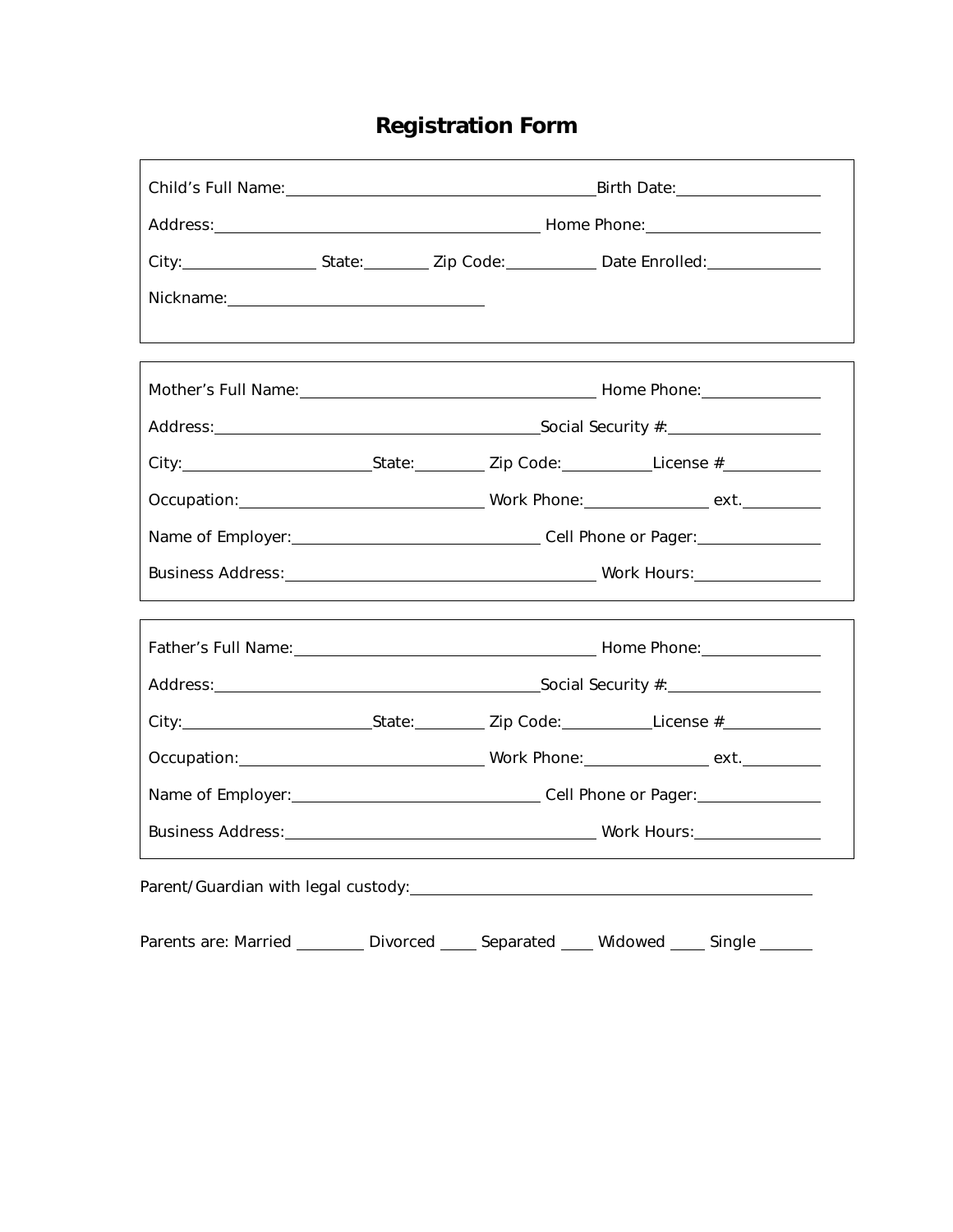# **About Your Child**

|    | 1. What FOODS does your child especially like?<br>1. What FOODS does your child especially like?                                                                                                                               |  |  |
|----|--------------------------------------------------------------------------------------------------------------------------------------------------------------------------------------------------------------------------------|--|--|
| 2. |                                                                                                                                                                                                                                |  |  |
| З. |                                                                                                                                                                                                                                |  |  |
|    | 4. Is your child TOILET TRAINED? Manual Contract Contract Contract Contract Contract Contract Contract Contract Contract Contract Contract Contract Contract Contract Contract Contract Contract Contract Contract Contract Co |  |  |
| 5. | How does your child express ANGER or frustration? ______________________________                                                                                                                                               |  |  |
| 6. | ,我们也不会有什么。""我们的人,我们也不会有什么?""我们的人,我们也不会有什么?""我们的人,我们也不会有什么?""我们的人,我们也不会有什么?""我们的人                                                                                                                                               |  |  |
| 7. | When your child is upset, what helps to comfort him/her?________________________                                                                                                                                               |  |  |
| 8. |                                                                                                                                                                                                                                |  |  |
|    | 9. Has your child been taking afternoon naps? _______________ If so, how long? _____                                                                                                                                           |  |  |
|    |                                                                                                                                                                                                                                |  |  |
|    |                                                                                                                                                                                                                                |  |  |
|    |                                                                                                                                                                                                                                |  |  |
|    | 11. Special FAMILY situations, i.e. custody specifications, problems arising from                                                                                                                                              |  |  |
|    |                                                                                                                                                                                                                                |  |  |
|    |                                                                                                                                                                                                                                |  |  |
|    |                                                                                                                                                                                                                                |  |  |
|    | 13. Any disorders/developmental (slow, advanced) diagnosed or suspected?________                                                                                                                                               |  |  |
|    |                                                                                                                                                                                                                                |  |  |
|    | 14. Previous daycare child has attended:                                                                                                                                                                                       |  |  |
|    | 15. Any problems at previous daycare?                                                                                                                                                                                          |  |  |
|    | 16. Your EXPECTATIONS of Dorothy's Daycare Service: ____________________________                                                                                                                                               |  |  |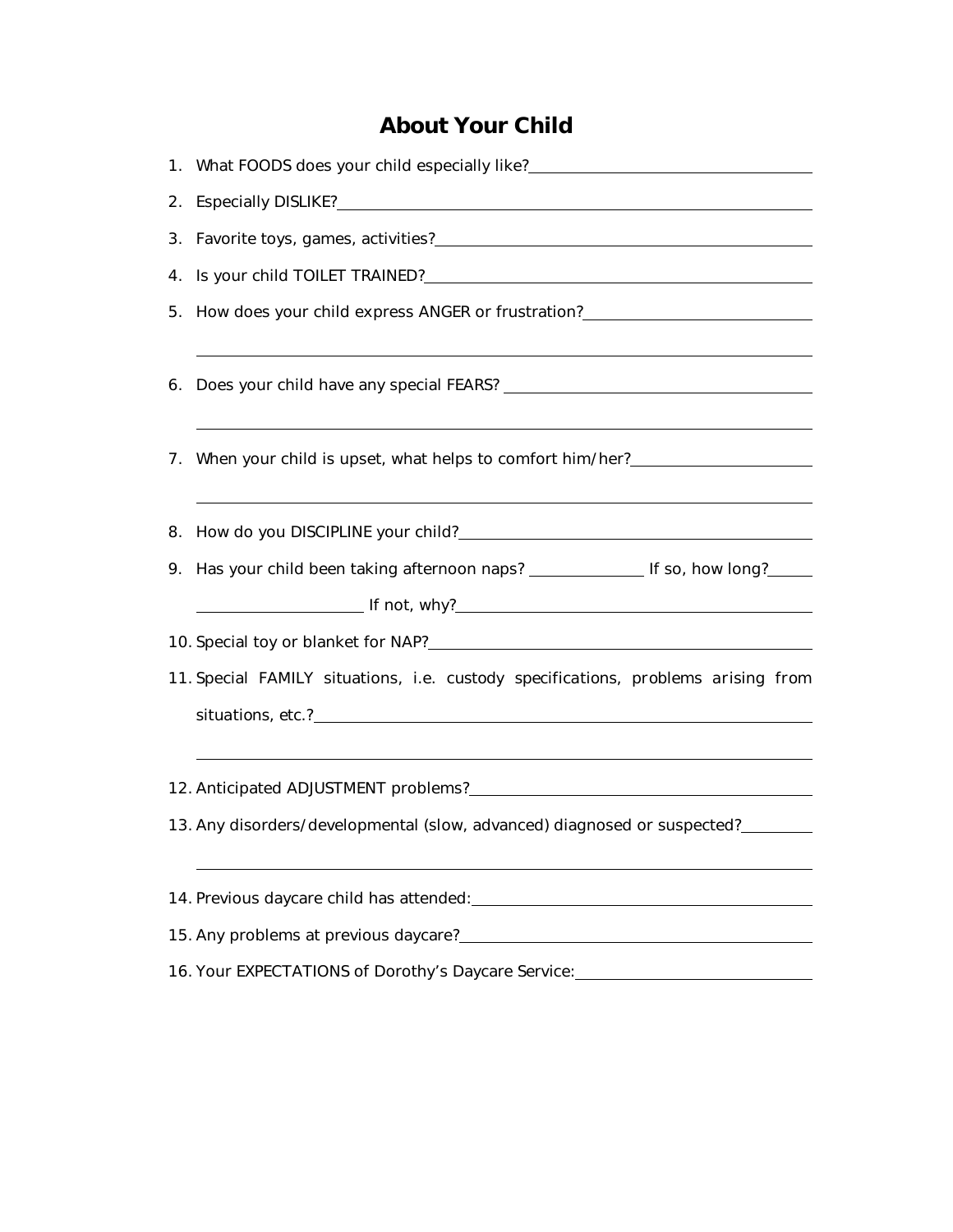### **Emergency Contacts**

**(Within 20-mile radius of daycare other than parent or guardian)**

|                                             | Primary Emergency Contact (other than parent or guardian): _____________________                                                                                                                                               |  |  |  |
|---------------------------------------------|--------------------------------------------------------------------------------------------------------------------------------------------------------------------------------------------------------------------------------|--|--|--|
|                                             |                                                                                                                                                                                                                                |  |  |  |
|                                             |                                                                                                                                                                                                                                |  |  |  |
|                                             |                                                                                                                                                                                                                                |  |  |  |
|                                             |                                                                                                                                                                                                                                |  |  |  |
|                                             |                                                                                                                                                                                                                                |  |  |  |
|                                             | Secondary Emergency Contact (other than parent or guardian): ____________________                                                                                                                                              |  |  |  |
|                                             |                                                                                                                                                                                                                                |  |  |  |
|                                             |                                                                                                                                                                                                                                |  |  |  |
|                                             | Address: the contract of the contract of the contract of the contract of the contract of the contract of the contract of the contract of the contract of the contract of the contract of the contract of the contract of the c |  |  |  |
|                                             |                                                                                                                                                                                                                                |  |  |  |
|                                             | Person (s) authorized to pick up my child (Other than parents, guardians, or emergency contacts):                                                                                                                              |  |  |  |
|                                             |                                                                                                                                                                                                                                |  |  |  |
|                                             |                                                                                                                                                                                                                                |  |  |  |
|                                             |                                                                                                                                                                                                                                |  |  |  |
|                                             |                                                                                                                                                                                                                                |  |  |  |
| Person (s) NOT allowed to pick up my child: |                                                                                                                                                                                                                                |  |  |  |
|                                             |                                                                                                                                                                                                                                |  |  |  |
|                                             |                                                                                                                                                                                                                                |  |  |  |
|                                             |                                                                                                                                                                                                                                |  |  |  |

Name of school child attends:

Phone: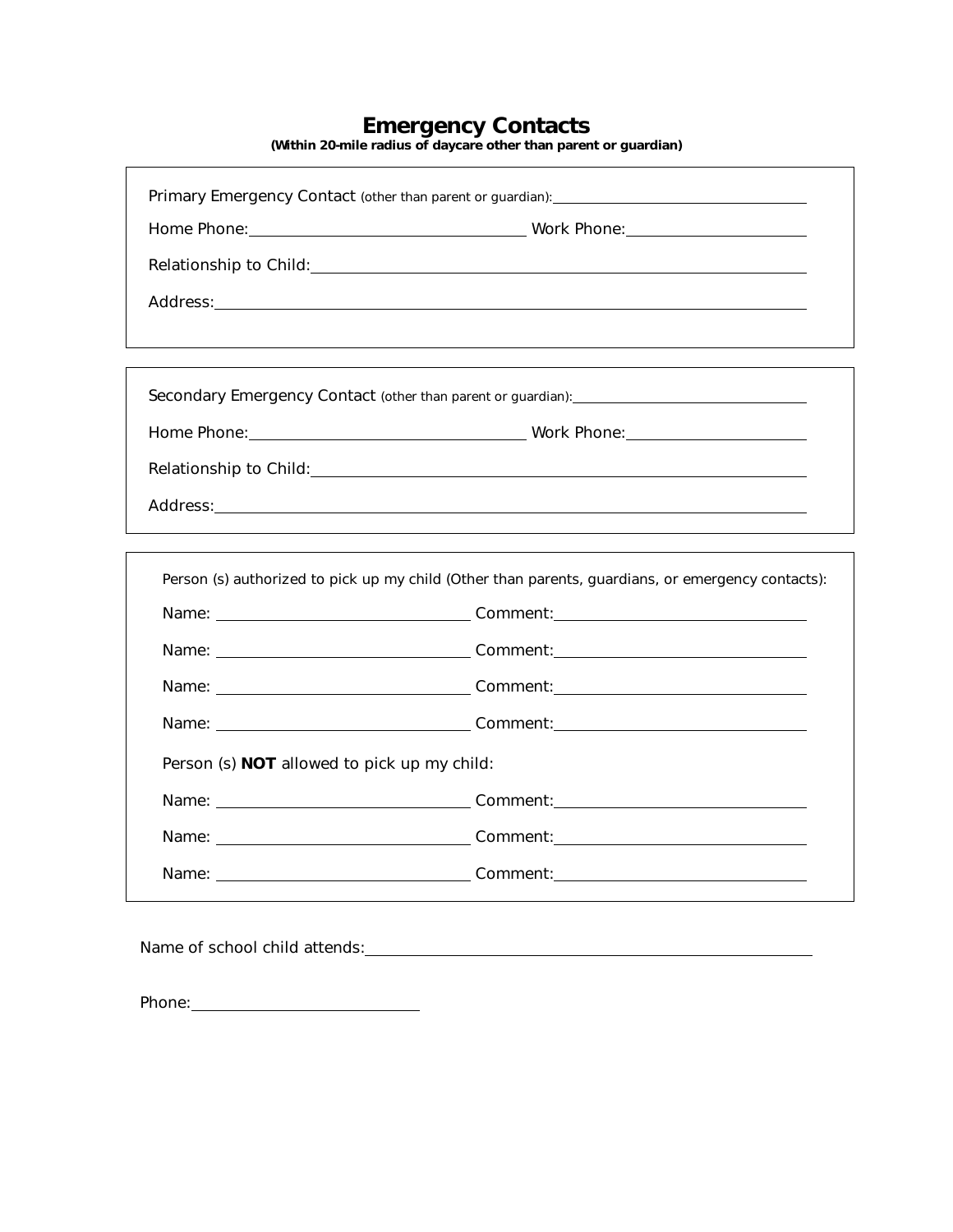### **Emergency Release**

**Consent to Emergency First Aid & Transportation:**

I/We hereby give permission that my/our child, may be given emergency treatment by an employee of **Dorothy's Daycare Service**. I/We also give permission for my child to be transported by car, ambulance, or Aid car to an emergency center for treatment, and agree to hold **Dorothy's Daycare Service**  harmless.

Parent's Signature: Date: Date: Date:

**Consent to Medical Care and Treatment:**

In the event that I/We cannot be contacted immediately, medical of surgical treatment can be administered to my child in the case of an accident or emergency, as prescribed by a treating physician, and agree to hold **Dorothy's Daycare Service** harmless.

Parent (s) Signature: Date: Date: Date: Date: Date: Date: Date: Date: Date: Date: Date: Date: Date: Date: Date: Date: Date: Date: Date: Date: Date: Date: Date: Date: Date: Date: Date: Date: Date: Date: Date: Date: Date: Da

I/We further acknowledge **Dorothy's Daycare Service** shall not be responsible for paying for the child's health care. This includes negligent emergency medical treatment, ambulance/medical transportation, medical, hospital or any other associated fees.

I/We agree that neither I/We nor my/our child will bring any claims of any kind against **Dorothy's Daycare Service** as a result of any injuries, expenses or damages that I/we or my/our child may suffer in any way related to the use of the facilities, toys, other children or employees, whether such claims are known or unknown arise in the future.

#### **Emergency Information**

|  |  | Child's Physician <b>Child's Physician</b>                                       |  |  |
|--|--|----------------------------------------------------------------------------------|--|--|
|  |  |                                                                                  |  |  |
|  |  |                                                                                  |  |  |
|  |  |                                                                                  |  |  |
|  |  |                                                                                  |  |  |
|  |  | Blood Type________________________Food Allergies________________________________ |  |  |
|  |  |                                                                                  |  |  |
|  |  |                                                                                  |  |  |
|  |  |                                                                                  |  |  |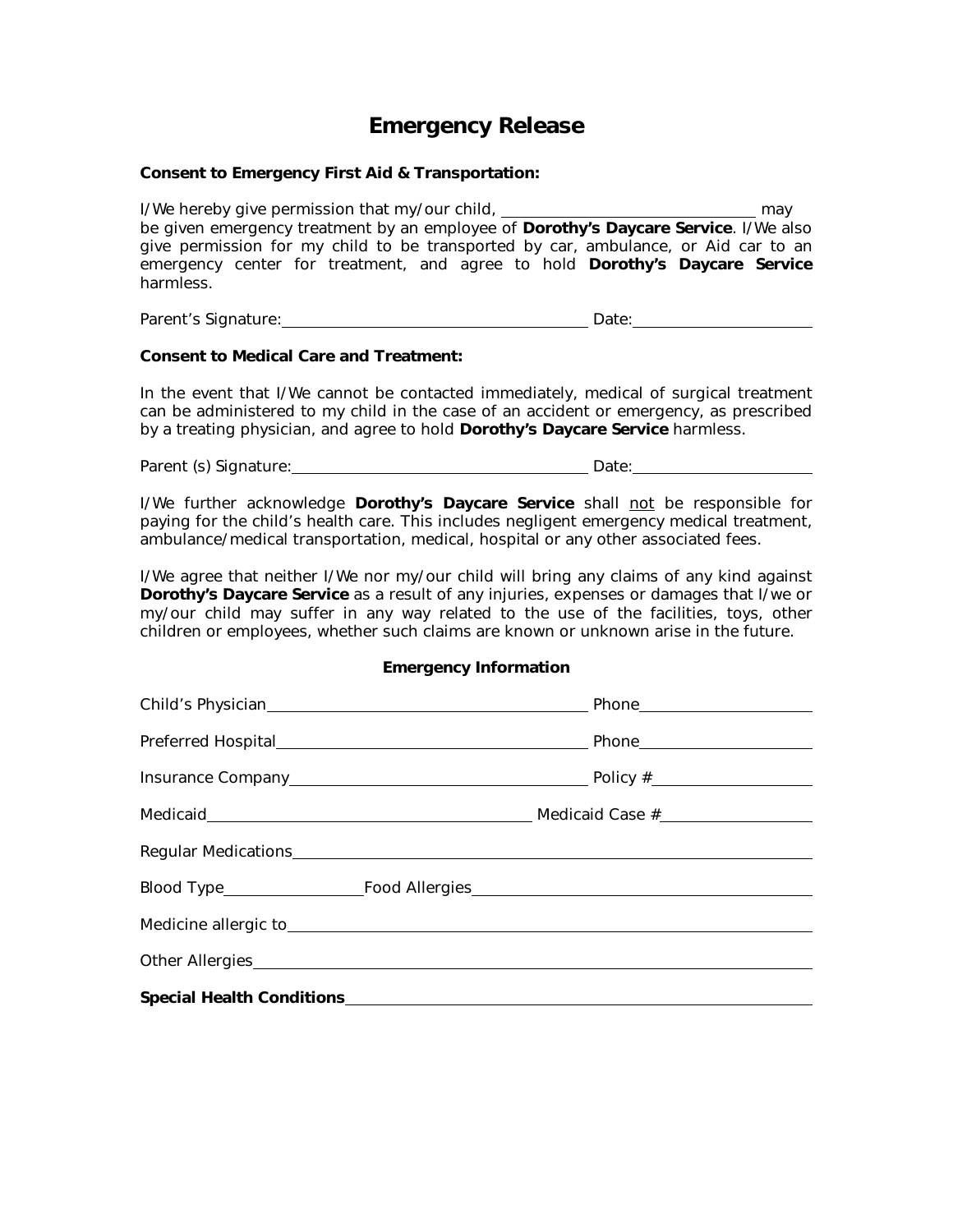# Authorization for Medication Administration

| The parent/guardian of                                                                                                                                                                                                                                                                                                                                                                                                                                                              | (Child's name)                                                                           | ask that Dorothy's Daycare Service give the following                                                          |  |  |  |  |
|-------------------------------------------------------------------------------------------------------------------------------------------------------------------------------------------------------------------------------------------------------------------------------------------------------------------------------------------------------------------------------------------------------------------------------------------------------------------------------------|------------------------------------------------------------------------------------------|----------------------------------------------------------------------------------------------------------------|--|--|--|--|
| medication                                                                                                                                                                                                                                                                                                                                                                                                                                                                          | $\overline{\text{base}}$ at $\overline{\text{Time(s)}}$<br>(Name of medicine and dosage) |                                                                                                                |  |  |  |  |
|                                                                                                                                                                                                                                                                                                                                                                                                                                                                                     |                                                                                          |                                                                                                                |  |  |  |  |
| to my child, according to the Health Care Provider's signed instructions on the lower part of this form.                                                                                                                                                                                                                                                                                                                                                                            |                                                                                          |                                                                                                                |  |  |  |  |
| Dorothy's Daycare Service agrees to administer medication prescribed by a licensed health care<br>provider. It is the parent/guardian's responsibility to furnish the medication. The parent agrees to pick<br>up expired or unused medication within one week of notification by staff.                                                                                                                                                                                            |                                                                                          |                                                                                                                |  |  |  |  |
| Prescription medications must come in a container labeled with: child's name, name of medicine, time<br>medicine is to be given, dosage, date medicine is to be stopped, and licensed health care provider's name.<br>Pharmacy name and phone number must also be included on the label.<br>Over the counter medication must be labeled with child's name. Dosage must match the signed health care<br>provider authorization, and medicine must be packaged in original container. |                                                                                          |                                                                                                                |  |  |  |  |
| administration of this medication with Dorothy's Daycare Service to administer medication.                                                                                                                                                                                                                                                                                                                                                                                          |                                                                                          | By signing this document, I give permission for my child's health care provider to share information about the |  |  |  |  |
| Parent/Legal Guardian's Name                                                                                                                                                                                                                                                                                                                                                                                                                                                        | Parent/Legal Guardian Signature                                                          | Date                                                                                                           |  |  |  |  |
| Work Phone                                                                                                                                                                                                                                                                                                                                                                                                                                                                          | Home Phone                                                                               |                                                                                                                |  |  |  |  |
| Child's Name: Name and Society of the Child's Name and Society and Society and Society and Society and Society and Society and Society and Society and Society and Society and Society and Society and Society and Society and                                                                                                                                                                                                                                                      | Health Care Provider Authorization to Administer Medication in Child Care                |                                                                                                                |  |  |  |  |
| Medication: with a state of the state of the state of the state of the state of the state of the state of the state of the state of the state of the state of the state of the state of the state of the state of the state of                                                                                                                                                                                                                                                      |                                                                                          |                                                                                                                |  |  |  |  |
|                                                                                                                                                                                                                                                                                                                                                                                                                                                                                     |                                                                                          |                                                                                                                |  |  |  |  |
| To be given at the following time(s): the state of the state of the state of the state of the state of the state of the state of the state of the state of the state of the state of the state of the state of the state of th                                                                                                                                                                                                                                                      |                                                                                          |                                                                                                                |  |  |  |  |
| Special Instructions: <u>contract of the set of the set of the set of the set of the set of the set of the set of the set of the set of the set of the set of the set of the set of the set of the set of the set of the set of </u>                                                                                                                                                                                                                                                |                                                                                          |                                                                                                                |  |  |  |  |
| Purpose of Medication: The contract of the contract of the contract of the contract of the contract of the contract of the contract of the contract of the contract of the contract of the contract of the contract of the con                                                                                                                                                                                                                                                      |                                                                                          |                                                                                                                |  |  |  |  |
| Side effects that need to be reported:                                                                                                                                                                                                                                                                                                                                                                                                                                              |                                                                                          |                                                                                                                |  |  |  |  |
|                                                                                                                                                                                                                                                                                                                                                                                                                                                                                     |                                                                                          | Ending Date: Ending Date:                                                                                      |  |  |  |  |
|                                                                                                                                                                                                                                                                                                                                                                                                                                                                                     |                                                                                          |                                                                                                                |  |  |  |  |
| Signature of Health Care Provider                                                                                                                                                                                                                                                                                                                                                                                                                                                   |                                                                                          | License Number                                                                                                 |  |  |  |  |
| Phone Number                                                                                                                                                                                                                                                                                                                                                                                                                                                                        |                                                                                          | Date                                                                                                           |  |  |  |  |

Please ask the pharmacist for a separate medicine bottle to keep at childcare. Thank you!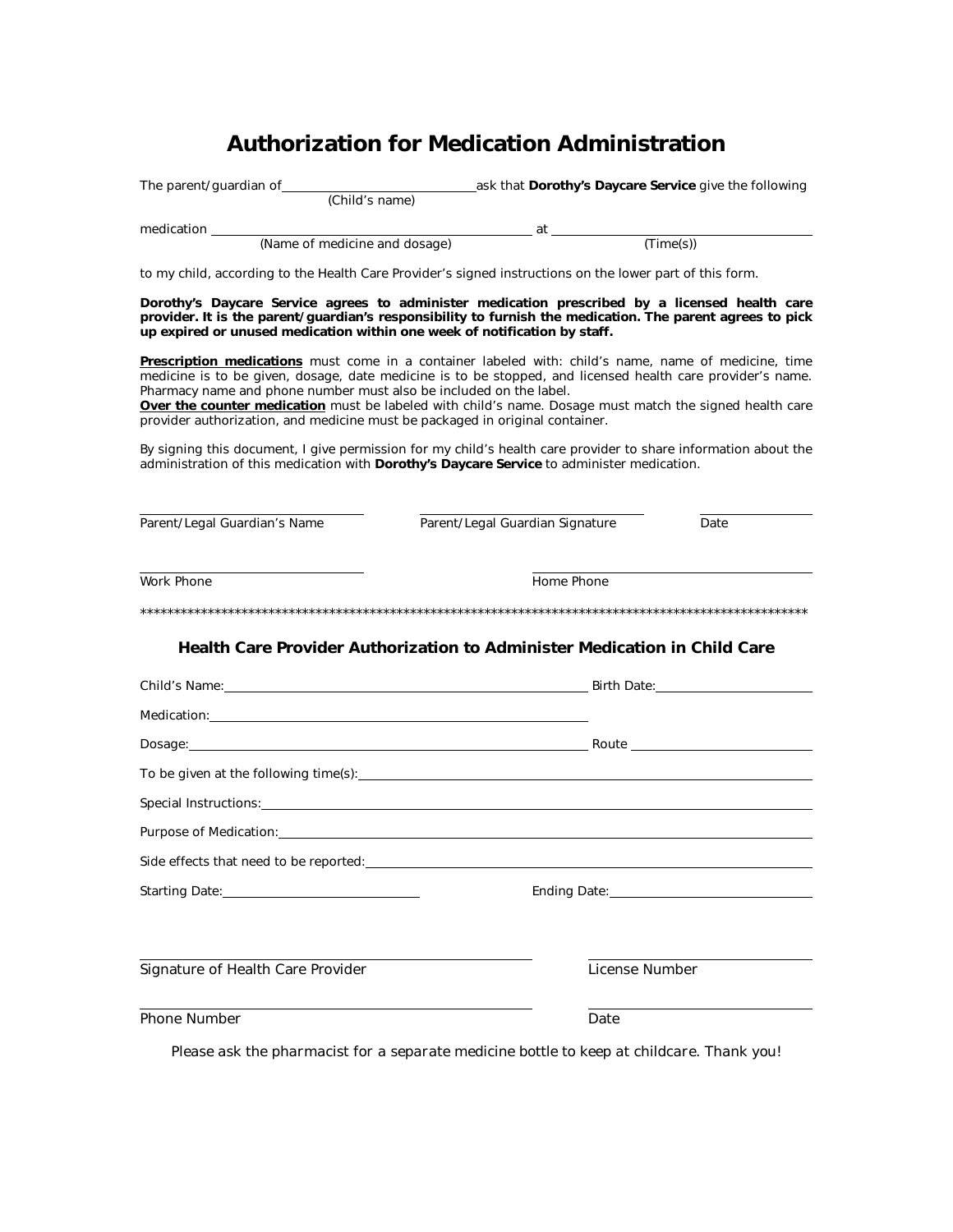## Transportation & Field Trip Permission

I hereby request that my child, be permitted to participate in field trips to the park, or any other activities that would involve taking the child outside of the daycare for his/her benefit in attendance at this facility. In automobiles, children will be secured in car seats, as supplied by the parent(s), with a safety belt as appropriate for their age.

I hereby expressly waive any claim for injury or damage to such child arising out of such field trip and expressly agree to hold Dorothy's Daycare Service, harmless.

Date:

Persons signing contract are responsible for payment:

### Media Authorization

I authorize Dorothy Johnson of Dorothy's Daycare Service to photograph my child (ren).

I understand that such photographs may be used for promotional materials including, but not limited to, brochures, newsletters and Dorothy's Daycare Service's website. No last name or specific identifying information will be included in any sort of material. If I do not want any photo on the website for any reason, I understand Dorothy will gladly remove it as soon as possible.

I do not authorize Dorothy Johnson of Dorothy's Daycare Service to photograph my child (ren).

Child (ren)'s Name

Date

Parent/Guardian Signature

Date